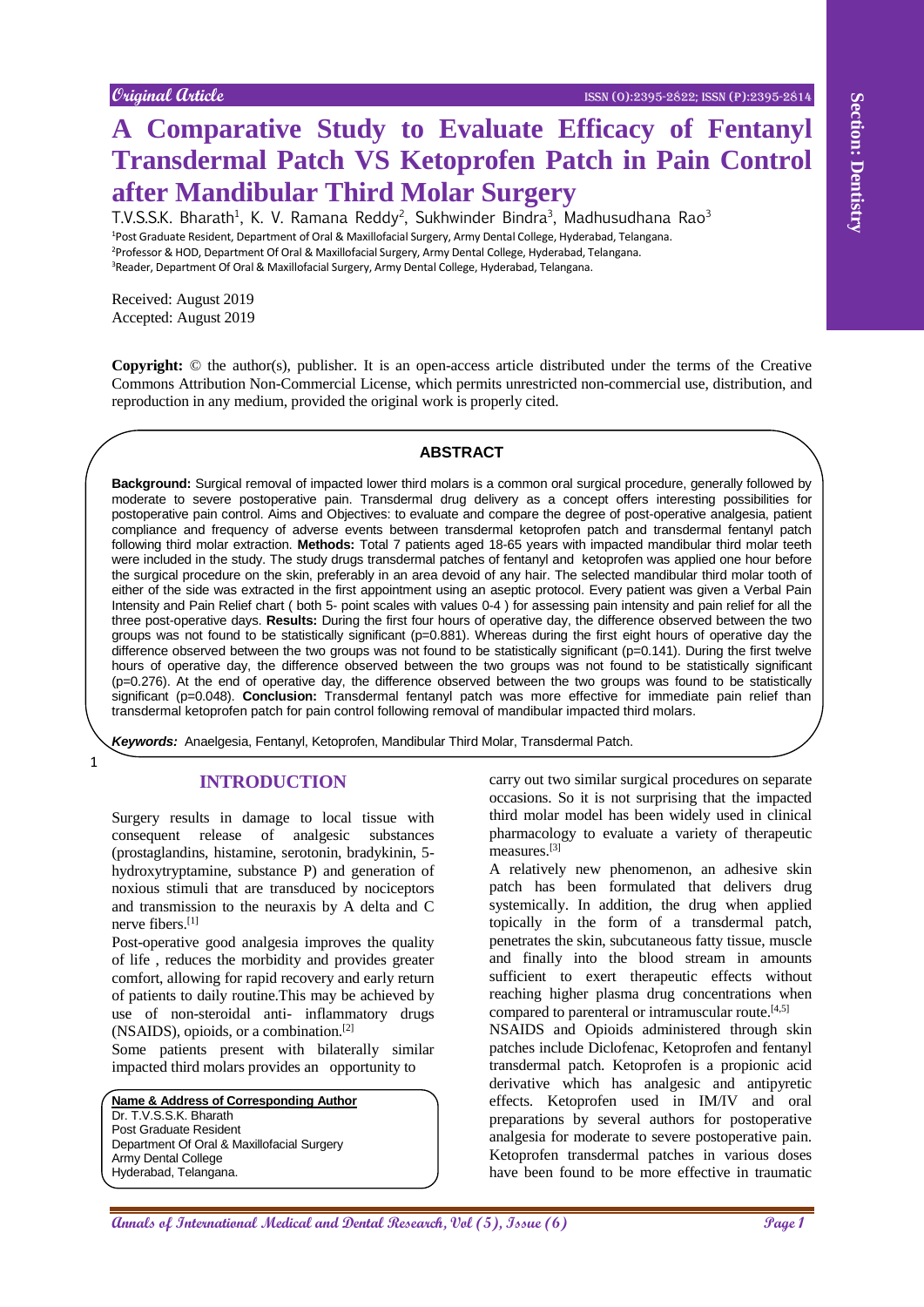and nontraumatic patients without additional side effects.[6]

The aim of this comparitive pilot study is to assess the efficacy of transdermal fentanyl patch vs Ketoprofen patch in managing postoperative pain after third molar surgery.

# **MATERIALS & METHODS**

Total 7 patients aged 18-65 years with impacted mandibular third molar teeth reporting to the outpatient section of Department of Oral and Maxillofacial Surgery, Army College of Dental Sciences, Secunderabad were selected for the study. The study period was from January 2017 to September 2018. The ethical clearance was obtained from the Institutional Ethics committee of Army college of Dental Sciences. A written informed consent was obtained from all the patients.

## **Inclusion criteria**

- 1. Patients with bilateral partially impacted mandibular third molars
- 2. Bilateral symmetrical / similar partially impacted third molar
- 3. Symptomatic and asymptomatic patients

## **Exclusion criteria**

- 1. Patients with history of NSAIDS allergy.
- 2. Patients with active peptic ulcer within 6 months.
- 3. Patients with systemic diseases like bronchial asthma, epilepsy, psychological disease.
- 4. Bilateral asymmetrical partially impacted third molar.
- 5. Pregnant patients.
- 6. Extreme age patients  $\left( < 18 \right)$  years to  $> 65$  years).

## **Parameters evaluated**

- 1. Pain intensity recorded using 5 point verbal pain intensity score chart.
- 2. 5 point pain relief score chart.
- 3. Adverse drug reactions- Local irritation, gastric irritation, euphoria, dysphoria
- 4. Need for additional analgesic( number of patients who had taken rescue analgesic as soon as pain reached a moderate level)
- 5. Time elapsed until pain perceived

## **Categories:**

- 1. Drug A: Fentanyl transdermal patch 25mcg (FENSTUD PATCH)
- 2. Drug B: Ketoprofen transdermal patch 20mg (KETOPLAST).

## **Methodology:**

The selected patients were double blind randomized using a paired sample clinical trial for this study. Study drug and the surgical site was chosen randomly. The study drug was applied one hour before the surgical procedure on the skin, preferably in an area devoid of any hair [Figure 1 and 2].



**Fig 1: Transdermal Ketoprofen Patch**



**Fig 2: Transdermal Fentanyl Patch**

The selected mandibular third molar tooth of either of the side was extracted in the first appointment using an aseptic protocol. Standardization of the study was maintained by either removing both the teeth in the same patient in toto or both the teeth were sectioned and removed. Post-operative antibiotics were prescribed to all the patients.

Every patient was given a Verbal Pain Intensity and Pain Relief chart (both 5- point scales with values 0- 4) for assessing pain intensity and pain relief for all the three post-operative days. On each of the following two days, the patch was replaced by a new one, thus a total of three patches were placed over the first operative day, 1st and 2nd postoperative days for ketoprofen and for fentanyl there is no need of replacement as its duration of action is for 72 hours. Each successive application of the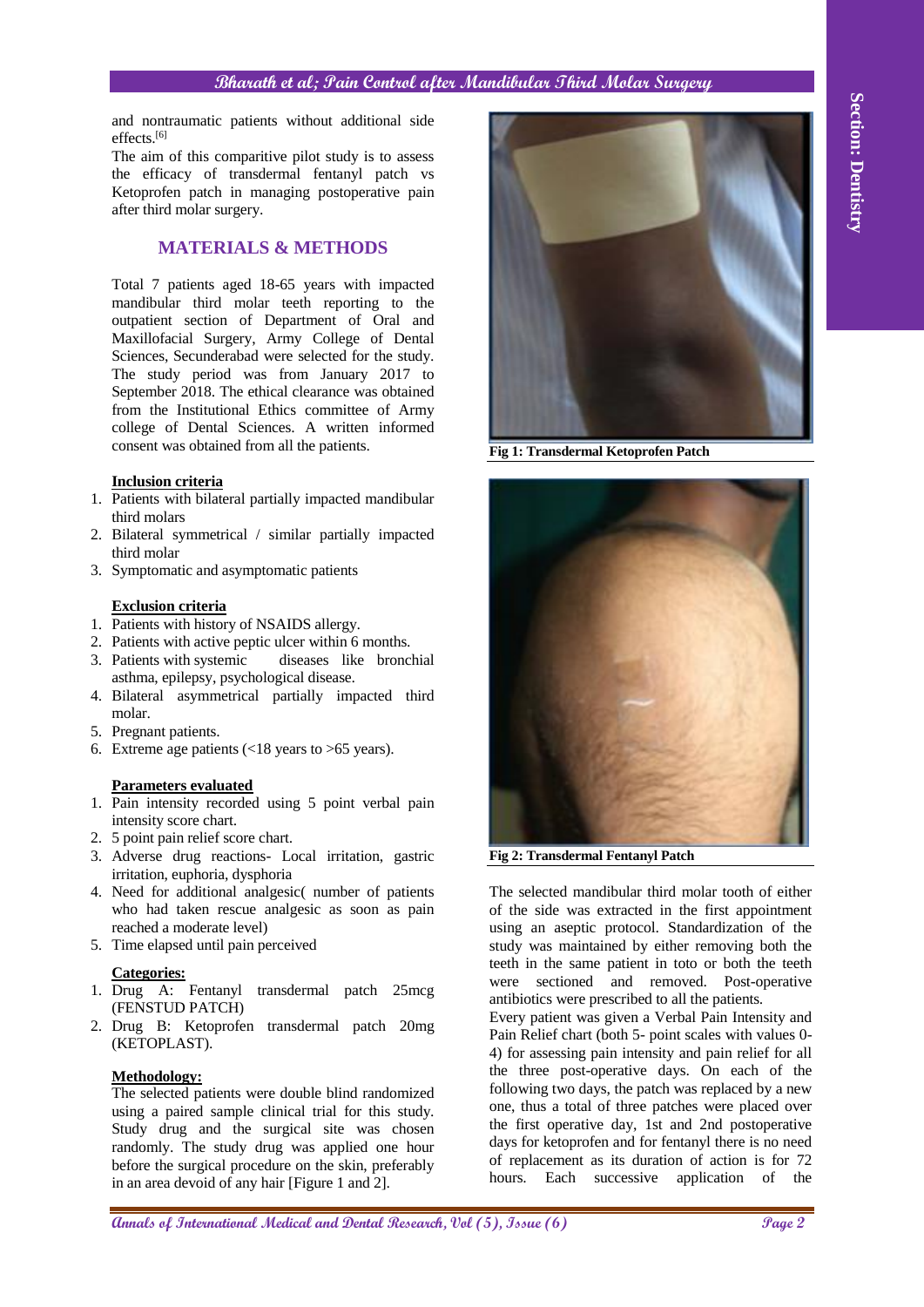#### **Methods of Statistical Analysis:**

## **RESULTS**

|  | Table 1: Summary of pain relief scores on post- |  |  |  |
|--|-------------------------------------------------|--|--|--|
|  | operative day one                               |  |  |  |

| transdermal patch was made on a different hairless<br>skin area. Paracetamol 650 mg tablets were<br>permitted to be used as rescue medication and a total<br>of ten tablets were provided to each patient for three<br>days post operatively. The patients were asked to<br>assign scores for each parameter at intervals of<br>2 hours, 4, 8, 12 and 24 hours postoperatively.<br>The subjects were asked to report the intensity and<br>pain relief on the verbal pain score chart for the First<br>operative day, 1st and 2nd postoperative days,<br>following which they were asked to submit the 5-                                                                                                                            | not found to be statistically significant ( $p=0.842$ ).<br>During the first eight hours of post-operative day<br>one, the difference observed between the two groups<br>was not found to be statistically significant (p<br>$=0.280$ ). During the first twelve hours of post-<br>operative day one, the difference observed between<br>the two groups was not found to be statistically<br>significant ( $p=0.223$ ). At the end of post-operative<br>day one the difference observed between the two<br>groups was not found to be statistically significant<br>$(p=0.213)$ .<br>During the first two hours of post-operative day two,<br>the difference observed between the two groups was<br>not found to be statistically significant ( $p=0.287$ ).<br>During the first four hours of post-operative day two,<br>the difference observed between the two groups was<br>not found to be statistically significant ( $p=0.270$ ).<br>During the first eight hours of post-operative day<br>two, the difference observed between the two groups<br>was not found to be statistically significant<br>$(p=0299)$ . During the first twelve hours of post-<br>operative day two, the difference observed between |                                       |                                                                                                                                                                                                                                                                                                                                                                                                                                                                                                                                                                                                               |                                                     |                |  |
|-------------------------------------------------------------------------------------------------------------------------------------------------------------------------------------------------------------------------------------------------------------------------------------------------------------------------------------------------------------------------------------------------------------------------------------------------------------------------------------------------------------------------------------------------------------------------------------------------------------------------------------------------------------------------------------------------------------------------------------|--------------------------------------------------------------------------------------------------------------------------------------------------------------------------------------------------------------------------------------------------------------------------------------------------------------------------------------------------------------------------------------------------------------------------------------------------------------------------------------------------------------------------------------------------------------------------------------------------------------------------------------------------------------------------------------------------------------------------------------------------------------------------------------------------------------------------------------------------------------------------------------------------------------------------------------------------------------------------------------------------------------------------------------------------------------------------------------------------------------------------------------------------------------------------------------------------------------------|---------------------------------------|---------------------------------------------------------------------------------------------------------------------------------------------------------------------------------------------------------------------------------------------------------------------------------------------------------------------------------------------------------------------------------------------------------------------------------------------------------------------------------------------------------------------------------------------------------------------------------------------------------------|-----------------------------------------------------|----------------|--|
| point pain intensity scale chart and the 5- point pain<br>relief scale chart for evaluation. The rescue<br>medication tablets taken, if any, were noted and the<br>patients were asked if they experienced any adverse<br>effects such as gastric discomfort, nausea, vomiting,<br>acidity<br>burning<br>gastric<br><b>or</b><br>sensation<br>euphoria/dysphoria<br>and<br>dyspepsia,<br>diarrhea,<br>dizziness, pruritis etc on all post-operative days. The                                                                                                                                                                                                                                                                       |                                                                                                                                                                                                                                                                                                                                                                                                                                                                                                                                                                                                                                                                                                                                                                                                                                                                                                                                                                                                                                                                                                                                                                                                                    |                                       |                                                                                                                                                                                                                                                                                                                                                                                                                                                                                                                                                                                                               |                                                     |                |  |
| same procedure was done on the contralateral side<br>by the same operator.                                                                                                                                                                                                                                                                                                                                                                                                                                                                                                                                                                                                                                                          |                                                                                                                                                                                                                                                                                                                                                                                                                                                                                                                                                                                                                                                                                                                                                                                                                                                                                                                                                                                                                                                                                                                                                                                                                    |                                       |                                                                                                                                                                                                                                                                                                                                                                                                                                                                                                                                                                                                               |                                                     |                |  |
| <b>Methods of Statistical Analysis:</b><br>The collected data was s analyzed using Statistical<br>package for Social Sciences (SPSS for Windows,<br>version 20.0; IBM Corp, Chicago, IL, USA). The<br>normality of the data was evaluated using Shapiro-<br>Wilk test and the data was found<br>to<br>be                                                                                                                                                                                                                                                                                                                                                                                                                            | $(p=0.311)$ .                                                                                                                                                                                                                                                                                                                                                                                                                                                                                                                                                                                                                                                                                                                                                                                                                                                                                                                                                                                                                                                                                                                                                                                                      |                                       | the two groups was not found to be statistically<br>significant ( $p=0.299$ ). At the end of post-operative<br>day two, the difference observed between the two<br>groups was not found to be statistically significant                                                                                                                                                                                                                                                                                                                                                                                       |                                                     |                |  |
| normal (p>0.05). Categorical variables were                                                                                                                                                                                                                                                                                                                                                                                                                                                                                                                                                                                                                                                                                         |                                                                                                                                                                                                                                                                                                                                                                                                                                                                                                                                                                                                                                                                                                                                                                                                                                                                                                                                                                                                                                                                                                                                                                                                                    |                                       | Table 1: Summary of pain relief scores on post-                                                                                                                                                                                                                                                                                                                                                                                                                                                                                                                                                               |                                                     |                |  |
| analyzed by chisquare test and quantitative data                                                                                                                                                                                                                                                                                                                                                                                                                                                                                                                                                                                                                                                                                    | <b>Time</b>                                                                                                                                                                                                                                                                                                                                                                                                                                                                                                                                                                                                                                                                                                                                                                                                                                                                                                                                                                                                                                                                                                                                                                                                        | operative day one<br>Pain             |                                                                                                                                                                                                                                                                                                                                                                                                                                                                                                                                                                                                               | <b>Test Drug</b>                                    |                |  |
| comparison was carried out using independent t-test.<br>P values <0.05 were considered to be statistically                                                                                                                                                                                                                                                                                                                                                                                                                                                                                                                                                                                                                          |                                                                                                                                                                                                                                                                                                                                                                                                                                                                                                                                                                                                                                                                                                                                                                                                                                                                                                                                                                                                                                                                                                                                                                                                                    | relief<br>score                       | <b>Fentanyl N</b><br>(%)                                                                                                                                                                                                                                                                                                                                                                                                                                                                                                                                                                                      | Ketoprofen<br>$N(\%)$                               | P<br>value     |  |
| significant.                                                                                                                                                                                                                                                                                                                                                                                                                                                                                                                                                                                                                                                                                                                        | 2 hours                                                                                                                                                                                                                                                                                                                                                                                                                                                                                                                                                                                                                                                                                                                                                                                                                                                                                                                                                                                                                                                                                                                                                                                                            | A little                              | 0(0)                                                                                                                                                                                                                                                                                                                                                                                                                                                                                                                                                                                                          | 7(100)                                              |                |  |
| <b>RESULTS</b>                                                                                                                                                                                                                                                                                                                                                                                                                                                                                                                                                                                                                                                                                                                      |                                                                                                                                                                                                                                                                                                                                                                                                                                                                                                                                                                                                                                                                                                                                                                                                                                                                                                                                                                                                                                                                                                                                                                                                                    | Some<br>A lot                         | 0(0)<br>3(42.8)                                                                                                                                                                                                                                                                                                                                                                                                                                                                                                                                                                                               | 0(0)<br>0(0)                                        | 0.049          |  |
| Among the seven study subjects, two (28.6%) of<br>them belonged to 18-25 years age group and the                                                                                                                                                                                                                                                                                                                                                                                                                                                                                                                                                                                                                                    | 4 hours                                                                                                                                                                                                                                                                                                                                                                                                                                                                                                                                                                                                                                                                                                                                                                                                                                                                                                                                                                                                                                                                                                                                                                                                            | Complete<br>Some<br>A lot             | 4(57.2)<br>0(0)<br>2(28.6)                                                                                                                                                                                                                                                                                                                                                                                                                                                                                                                                                                                    | 0(0)<br>1(14.2)<br>2(28.6)                          | 0.574          |  |
| remaining five (71.4%) subjects belonged to 26-35<br>years age group. During the first two hours of<br>operative day, the difference observed between the                                                                                                                                                                                                                                                                                                                                                                                                                                                                                                                                                                           | $8$ hours                                                                                                                                                                                                                                                                                                                                                                                                                                                                                                                                                                                                                                                                                                                                                                                                                                                                                                                                                                                                                                                                                                                                                                                                          | Complete<br>A little<br>Some<br>A lot | 5(71.4)<br>2(28.6)<br>1(14.3)<br>1(14.3)                                                                                                                                                                                                                                                                                                                                                                                                                                                                                                                                                                      | 4(57.2)<br>$\overline{1}$ (14.2)<br>2(28.6)<br>0(0) | 0.613          |  |
| two groups was not found to be statistically<br>significant ( $p=0.112$ ).<br>During the first four hours of operative day, the                                                                                                                                                                                                                                                                                                                                                                                                                                                                                                                                                                                                     | 12 hours                                                                                                                                                                                                                                                                                                                                                                                                                                                                                                                                                                                                                                                                                                                                                                                                                                                                                                                                                                                                                                                                                                                                                                                                           | Complete<br>None<br>Some              | 3(42.8)<br>0(0)<br>0(0)                                                                                                                                                                                                                                                                                                                                                                                                                                                                                                                                                                                       | 4(57.2)<br>1(14.3)<br>2(28.6)                       |                |  |
| difference observed between the two groups was not<br>found to be statistically significant ( $p=0.881$ ).<br>Whereas during the first eight hours of operative day                                                                                                                                                                                                                                                                                                                                                                                                                                                                                                                                                                 | 24 hours                                                                                                                                                                                                                                                                                                                                                                                                                                                                                                                                                                                                                                                                                                                                                                                                                                                                                                                                                                                                                                                                                                                                                                                                           | A lot<br>Some<br>A lot<br>Complete    | 1(14.2)<br>0(0)<br>2(28.6)<br>5(71.4)                                                                                                                                                                                                                                                                                                                                                                                                                                                                                                                                                                         | 1(14.3)<br>1(14.2)<br>0(0)<br>6(85.8)               | 0.261<br>0.213 |  |
| the difference observed between the two groups was<br>not found to be statistically significant ( $p=0.141$ ).<br>During the first twelve hours of operative day, the<br>difference observed between the two groups was not<br>significant<br>found<br>be<br>statistically<br>to<br>$(p=0.276)$ . At the end of operative day, the<br>difference observed between the two groups was<br>found to be statistically significant ( $p=0.048$ ).<br>During the first two hours of post-operative day one,<br>the difference observed between the two groups was<br>found to be statistically significant ( $p=0.020$ ).<br>During the first four hours of post-operative day one,<br>the difference observed between the two groups was |                                                                                                                                                                                                                                                                                                                                                                                                                                                                                                                                                                                                                                                                                                                                                                                                                                                                                                                                                                                                                                                                                                                                                                                                                    |                                       | During the first two hours of operative day, the<br>difference observed between the two groups was<br>found to be statistically significant $(p=0.041)$ .<br>During the first four hours of operative day, the<br>difference observed between the two groups was not<br>found to be statistically significant ( $p=0.630$ ).<br>During the first eight hours of operative day, the<br>difference observed between the two groups was not<br>found to be statistically significant ( $p=0.675$ ).<br>During the first twelve hours of operative day, the<br>difference observed between the two groups was not |                                                     |                |  |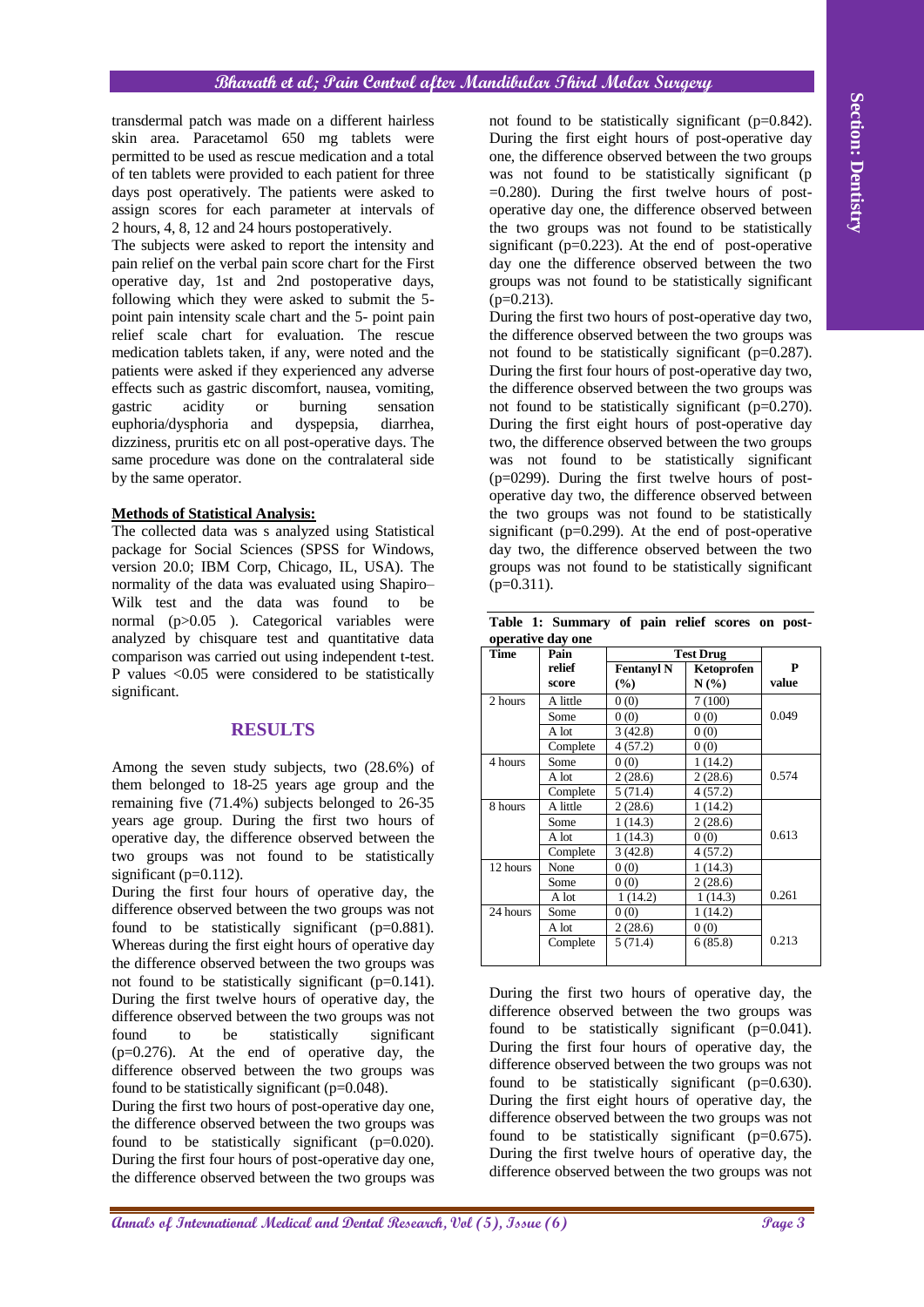|                                                 | found to be statistically significant ( $p=0.475$ ). At the<br>of operative day, the difference observed between<br>the two groups was not found to be statistically<br>significant ( $p=0$ . 368).<br>Summary of pain relief scores on post-operative day<br>one is showed in [Table 1].<br>Summary of pain relief scores on the post-operative<br>day two is shown in [Table 2].                                                                                                             |                                                                |                                         |                             | bilaterally symmetrical/similar impacted mandibular<br>third molars. Such patients provide an opportunity to<br>carry out two similar surgical procedures on separate<br>occasions. They can thus act as their own controls in<br>crossover trials or evaluate different treatments in a<br>'split mouth' study when similar bilateral extractions<br>are performed at the same visit. $[2,3]$<br>High incidence/probability of mesioangular lower<br>molar impaction, the age group most<br>third<br>commonly involved was 15-30 years, left side was                                                                                                                                                                                                                                                                            | Section: Dentistry |
|-------------------------------------------------|------------------------------------------------------------------------------------------------------------------------------------------------------------------------------------------------------------------------------------------------------------------------------------------------------------------------------------------------------------------------------------------------------------------------------------------------------------------------------------------------|----------------------------------------------------------------|-----------------------------------------|-----------------------------|-----------------------------------------------------------------------------------------------------------------------------------------------------------------------------------------------------------------------------------------------------------------------------------------------------------------------------------------------------------------------------------------------------------------------------------------------------------------------------------------------------------------------------------------------------------------------------------------------------------------------------------------------------------------------------------------------------------------------------------------------------------------------------------------------------------------------------------|--------------------|
|                                                 | Table 2: Summary of pain relief scores on the post-<br>operative day two                                                                                                                                                                                                                                                                                                                                                                                                                       |                                                                |                                         |                             | more common with female predominance and                                                                                                                                                                                                                                                                                                                                                                                                                                                                                                                                                                                                                                                                                                                                                                                          |                    |
| Time                                            | Pain relief                                                                                                                                                                                                                                                                                                                                                                                                                                                                                    | <b>Test Drug</b>                                               |                                         | P value                     | recurrent pericoronitis was observed as the most                                                                                                                                                                                                                                                                                                                                                                                                                                                                                                                                                                                                                                                                                                                                                                                  |                    |
|                                                 | score                                                                                                                                                                                                                                                                                                                                                                                                                                                                                          | Fentanyl<br>$N(\%)$                                            | Ketoprofen<br>$N(\%)$                   |                             | common reason the distribution comparatively more                                                                                                                                                                                                                                                                                                                                                                                                                                                                                                                                                                                                                                                                                                                                                                                 |                    |
| 2 hours                                         | A little                                                                                                                                                                                                                                                                                                                                                                                                                                                                                       | 0(0)                                                           | 2(28.6)                                 |                             | in favor of females which is explained by Hellman's                                                                                                                                                                                                                                                                                                                                                                                                                                                                                                                                                                                                                                                                                                                                                                               |                    |
|                                                 | Some                                                                                                                                                                                                                                                                                                                                                                                                                                                                                           | 1(14.2)                                                        | 0(0)                                    |                             | theory, that the jaws of females stop growing when                                                                                                                                                                                                                                                                                                                                                                                                                                                                                                                                                                                                                                                                                                                                                                                |                    |
|                                                 | A lot                                                                                                                                                                                                                                                                                                                                                                                                                                                                                          | 4(57.2)                                                        | 3(42.8)                                 |                             | the third molars just begin to erupt, whereas in males                                                                                                                                                                                                                                                                                                                                                                                                                                                                                                                                                                                                                                                                                                                                                                            |                    |
|                                                 | Complete                                                                                                                                                                                                                                                                                                                                                                                                                                                                                       | 2(28.6)                                                        | 2(28.6)                                 | 0.370                       | the growth of the jaws continues beyond the time of                                                                                                                                                                                                                                                                                                                                                                                                                                                                                                                                                                                                                                                                                                                                                                               |                    |
| 4 hours                                         | None<br>Some                                                                                                                                                                                                                                                                                                                                                                                                                                                                                   | 0(0)<br>1(14.2)                                                | 1(14.2)<br>2(28.6)                      |                             | eruption of third molar resulting in decreased                                                                                                                                                                                                                                                                                                                                                                                                                                                                                                                                                                                                                                                                                                                                                                                    |                    |
|                                                 | A lot                                                                                                                                                                                                                                                                                                                                                                                                                                                                                          | 2(28.6)                                                        | 4(57.2)                                 |                             | incidence in males compared to females. <sup>[7]</sup>                                                                                                                                                                                                                                                                                                                                                                                                                                                                                                                                                                                                                                                                                                                                                                            |                    |
|                                                 | Complete                                                                                                                                                                                                                                                                                                                                                                                                                                                                                       | 4(57.2)                                                        | 0(0)                                    | 0.574                       | However in our study we found that males are                                                                                                                                                                                                                                                                                                                                                                                                                                                                                                                                                                                                                                                                                                                                                                                      |                    |
| 8 hours                                         | A little                                                                                                                                                                                                                                                                                                                                                                                                                                                                                       | 2(28.6)                                                        | 0(0)                                    |                             | predominant with 57.1%, this finding is not in                                                                                                                                                                                                                                                                                                                                                                                                                                                                                                                                                                                                                                                                                                                                                                                    |                    |
|                                                 | Complete                                                                                                                                                                                                                                                                                                                                                                                                                                                                                       | 5(71.4)                                                        | 7(100)                                  | 0.127                       | accordance with Hellmans theory and dominant age                                                                                                                                                                                                                                                                                                                                                                                                                                                                                                                                                                                                                                                                                                                                                                                  |                    |
| 12<br>hours                                     | A lot<br>Complete                                                                                                                                                                                                                                                                                                                                                                                                                                                                              | 0(0)<br>7(100)                                                 | 1(14.2)<br>6(85.8)                      | 0.299                       | group is ranging from 26-35 years which is around                                                                                                                                                                                                                                                                                                                                                                                                                                                                                                                                                                                                                                                                                                                                                                                 |                    |
| 24                                              | Some                                                                                                                                                                                                                                                                                                                                                                                                                                                                                           | 0(0)                                                           | 1(14.3)                                 |                             | 71.4% and in agreement with studies conducted                                                                                                                                                                                                                                                                                                                                                                                                                                                                                                                                                                                                                                                                                                                                                                                     |                    |
| hours                                           | A lot                                                                                                                                                                                                                                                                                                                                                                                                                                                                                          | 0(0)                                                           | 1(14.3)                                 | 0.311                       | earlier, This can be explained by more no of males                                                                                                                                                                                                                                                                                                                                                                                                                                                                                                                                                                                                                                                                                                                                                                                |                    |
|                                                 | Complete                                                                                                                                                                                                                                                                                                                                                                                                                                                                                       | 7(100)                                                         | 5(71.4)                                 |                             | reporting to the hospitals, females staying back at<br>home due to cultural and social customs There is                                                                                                                                                                                                                                                                                                                                                                                                                                                                                                                                                                                                                                                                                                                           |                    |
| [Table 3].<br><b>Characteristic</b><br>Euphoria | None of the subjects who received either transdermal<br>Fentanyl patch or Ketoprofen patch had gastric<br>irritation, local irritation or allergy up to post-<br>operative three days. None of the subjects in the two<br>groups had euphoria till post-operative two days<br>Table 3: Adverse effects reported by the subjects on<br>post-operative day two<br>Category<br>Present<br>Absent<br>Subtle difference was observed between the two<br>groups and it was found to be statistically | <b>Test Drugs</b><br>Fentanyl<br>$N(\%)$<br>1(14.2)<br>6(85.8) | Ketoprofen<br>$N(\%)$<br>0(0)<br>7(100) | ${\bf P}$<br>value<br>0.299 | of mandibular third molar is lack of space for<br>eruption, the way in which shortage arises has been<br>explained in various ways. <sup>[8]</sup><br>In a study done by Velasquez GC et al, they<br>evaluated the pre-emptive analgesic effect of<br>intramuscular ketoprofen (100 mg) with i.m.<br>diclofenac (75 mg) after mandibular third molar<br>surgery. Results showed<br>that patients<br>with<br>ketoprofen had lower pain intensity scores as<br>compared to diclofenac group. <sup>[9]</sup> Sarzi-Puttini P et al<br>also observed in their meta-analysis that orally<br>administered ketoprofen (50-200 mg/day) relieved<br>moderate to severe pain and improved functional<br>status and general condition better than diclofenac<br>(75-150 mg/day).[10]<br>The side effect of opioids is in the central nervous |                    |
|                                                 |                                                                                                                                                                                                                                                                                                                                                                                                                                                                                                |                                                                |                                         |                             | system, Opioids could produce analgesia, euphoria                                                                                                                                                                                                                                                                                                                                                                                                                                                                                                                                                                                                                                                                                                                                                                                 |                    |
|                                                 | insignificant ( $p = 0.299$ : [Table 4]).<br>Table 4: Comparison of mean elapsed time to pain                                                                                                                                                                                                                                                                                                                                                                                                  |                                                                |                                         |                             | and dysphoria (at doses greater than those used for<br>analgesia), respiratory depression, sedation, miosis,                                                                                                                                                                                                                                                                                                                                                                                                                                                                                                                                                                                                                                                                                                                      |                    |
|                                                 | perceived in two groups (in minutes)                                                                                                                                                                                                                                                                                                                                                                                                                                                           |                                                                |                                         |                             | cough suppression, and nausea. Peripherally in high                                                                                                                                                                                                                                                                                                                                                                                                                                                                                                                                                                                                                                                                                                                                                                               |                    |
| Group                                           |                                                                                                                                                                                                                                                                                                                                                                                                                                                                                                | <b>Elapsed time Mean±SD</b>                                    |                                         | P value                     | doses, may also act on the gastrointestinal tract                                                                                                                                                                                                                                                                                                                                                                                                                                                                                                                                                                                                                                                                                                                                                                                 |                    |
| Fentanyl                                        | $247.5 \pm 10.6$                                                                                                                                                                                                                                                                                                                                                                                                                                                                               |                                                                |                                         |                             | causing constipation and biliary constriction. In the                                                                                                                                                                                                                                                                                                                                                                                                                                                                                                                                                                                                                                                                                                                                                                             |                    |
| Ketoprofen                                      | 308. $5 \pm 202.2$<br>The difference observed between two groups was<br>not found to be statistically significant (p=0.017).<br>The present study was conducted to evaluate<br>efficacy of transdermal fentanyl over ketoprofen<br>patch after third molar surgery in patients with                                                                                                                                                                                                            | <b>DISCUSSION</b>                                              |                                         | 0.213                       | cardiovascular system they can cause hypotension<br>and in smooth muscle it is observed an antidiuretic<br>effect and bronchoconstriction. <sup>[11]</sup><br>Verma et al have assessed the efficacy of ketoprofen<br>patch for postoperative analgesia in lower limb<br>orthopaedic surgery and compared it with diclofenac<br>patch. Although the usual dose of ketoprofen used in<br>various studies through various routes varied from<br>20 to 150 mg for post-operative analgesia, they used<br>commercially available 20 mg ketoprofen patch.                                                                                                                                                                                                                                                                              |                    |
|                                                 |                                                                                                                                                                                                                                                                                                                                                                                                                                                                                                |                                                                |                                         |                             | <b>Annals of International Medical and Dental Research, Vol (5), Issue (6)</b><br>Page 4                                                                                                                                                                                                                                                                                                                                                                                                                                                                                                                                                                                                                                                                                                                                          |                    |

|                   | Table 2: Summary of pain relief scores on the post- |  |  |  |  |
|-------------------|-----------------------------------------------------|--|--|--|--|
| operative day two |                                                     |  |  |  |  |

#### **Adverse effects:**

**Table 3: Adverse effects reported by the subjects on post-operative day two**

| <b>Characteristic</b> | Category | <b>Test Drugs</b> | D          |       |
|-----------------------|----------|-------------------|------------|-------|
|                       |          | Fentanvl          | Ketoprofen | value |
|                       |          | $N\binom{0}{0}$   | $N(\%)$    |       |
|                       | Present  | (14.2)            | 0(0)       |       |
| Euphoria              | Absent   | 6(85.8)           | (100)      | 0.299 |

| Table 4: Comparison of mean elapsed time to pain |  |  |  |
|--------------------------------------------------|--|--|--|
| perceived in two groups (in minutes)             |  |  |  |

| Group      | <b>Elapsed time Mean</b> ±SD | <b>P</b> value |
|------------|------------------------------|----------------|
| Fentanyl   | $247.5 \pm 10.6$             |                |
| Ketoprofen | $308.5 + 202.2$              | 0.213          |

#### **DISCUSSION**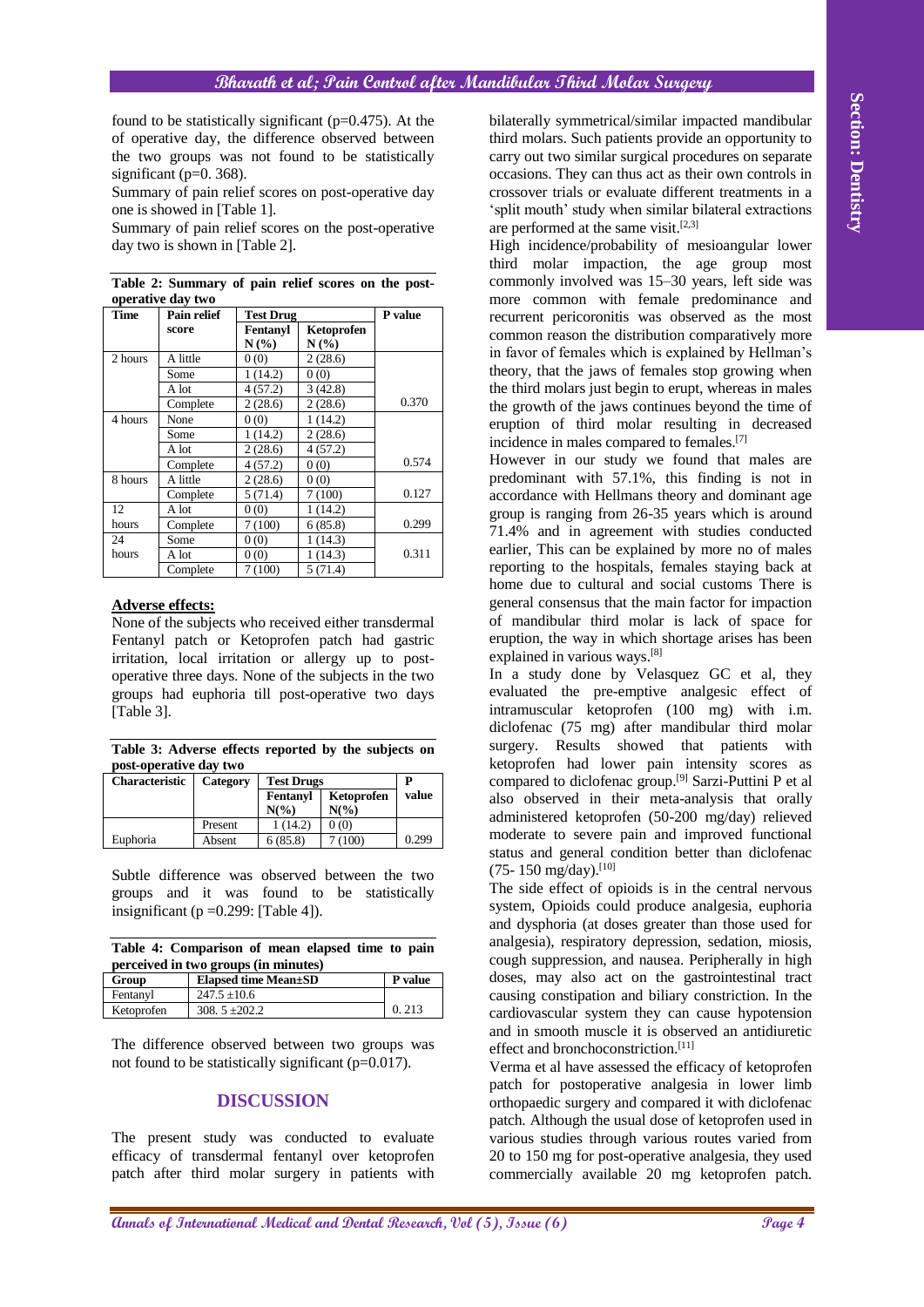When they compared this dose of ketoprofen with 100 mg diclofenac patch, ketoprofen was found to be better.<sup>[6]</sup>

Vladimir S Todorvic et.al have assessed the efficacy of fentanyl transdermal patch in third molar surgery concluding that transdermal system with fentanyl signifcantly reduced postoperative pain after third molar surgery.[12]

The mean PIS recorded by the patients was more for fentanyl patch than for ketoprofen patch. On the operative day, 2 hours after the completion of procedure patients had less intense pain with fentanyl patch than ketoprofen patch. Ketoprofen started showing reduction of pain from the 4th hour onwards. At the end of day four patients from both the groups showed no pain, where as three patients from fentanyl group experienced very mild pain and three patients from ketoprofen group experienced mild pain explaining statistically significant difference in efficacy of fentanyl over ketoprofen patch.

On the first post-operative day, a new ketoprofen patch given to the patients, where as in fentanyl group same patch was continued. Patients had less intense pain with Fentanyl patch in its 26th hour in comparison to ketoprofen patch in its first 2 hours. In the 8th hr of first post-operative day one patient with ketoprofen patch presented with moderate pain intensity, where as none of the patients who received fentanyl reported moderate pain intensity throughout the day explaining its efficacy. Five patients from the fentanyl group and six patients from ketoprofen group experienced no pain at the end of the day.

On second post-operative day, a new ketoprofen patch given to the patients,where as in fentanyl group same patch was continued. Two patients from both the groups on 2nd post-operative day experienced no pain at all in first 2 hrs of ketoprofen patch and 50th hr of fentanyl patch.At the end of the day all the 7 patients from fentanyl group and 5 patients from ketoprofen group experienced no pain at all. The mean PRS recorded by the patients was more for Fentanyl patch than for Ketoprofen patch.

When they computed this does or koopposite with an applyinative exploration between or international path of International Action path is a matrix of the International and Dental Research and Dental Benefits the section i The time elapsed until pain perceived was also caluculated. Out of all the seven patients, two patients from the fentanyl group experienced moderate pain after 4hrs.Whereas in ketoprofen group all the patients experienced moderate intensity of pain at some point of time. On statistical analysis mean time elapsed until pain perceived for fentanyl was  $247 \pm 10.6$  in min (for 2 patients) and for ketoprofen it was  $308.5 \pm 202.2$  in min(for 7 patients),This result is in similitude with the Vladimir S todorvic et.al study of efficacy of transdermal fentanyl patch in mandibular third molar surgery,where the mean time elapsed until pain perceived for fentanyl is 4±0 in hrs which is around 240 min and for diclofenac group it is 7.7±4.3 in hrs. Other parameters that were evaluated in the study were gastric discomfort, local irritation and

anaphylaxis, euphoria/dysphoria. None of the patients presented with any of those adverse effects until postoperative day two. One of the patients presented with euphoria on 2nd postoperative day three with Fentanyl patch, but this difference is not statistically significant.

These transdermal patches can be safely given to patients especially those suffering from peptic ulcers. Additionally Drug bioavailability is better with transdermal system as first pass metabolism is avoided. Serious complications associated with Oral NSAIDS such as hepatotoxicity and acute renal failure could be avoided. Moreover, the fact that these patches are cost-effective and do not require oral intake of any medication makes the patients more compliant towards them.

#### *Limitations of the study:*

The sample size of the study was very small and as a result, the observations cannot be generalized for large population. This study was a patient-dependent study where the results were based on the subjective score values recorded by the patients. Thus, participant's bias could not be eliminated from the study.

Further studies incorporating more number of participants and comparing other pharmacological agents can be carried out in future.

## **CONCLUSION**

Transdermal fentanyl patch was more effective for immediate pain relief than transdermal ketoprofen patch for pain control following removal of mandibular impacted third molars. Because of longer duration of action of transdermal fentanyl patch, there is no need to change to the patch repeatedly<br>which increased the patient compliance. which increased the patient compliance. Transdermal patches can be given as an effective alternative to oral medications as they minimise the systemic side efects.

#### **REFERENCES**

- 1. Vinod Kumar, Sanjeev Gupta, RenuVerma. Evaluation of the role of transdermal diclofenac patch (nupatch) in management of pain in postperative patients. International Journal of Contemporary Medical Research 2017;4(2):493-496.
- 2. Jorge Luiz Jacob LIporaci Junior: Assessment of preemptive analgesia efficacy in surgical extraction of third molars: Rev Bras Anestesiol . 2012;62:4:502-510.
- 3. J.G.Mccchan, R.A.Scymour: The use of third molar surgery in clinical pharmacology:British journal of oral and maxillofacial surgery. 1993;31:360-365.
- 4. Isiordia-Espinoza MA, Sanchez-Prieto M, Tobias-Azua F, Reyes-Garcia JG. Pre-emptive analgesic effectiveness of meloxicam versus tramadol after mandibular third molar surgery: a pilot study. J Oral Maxillofac Surg. 2012;70:31–6.
- 5. Diwan V, Srinivasa T S, Ramreddy K Y, Agrawal V, Nagdeve S, Parvez H. A comparative evaluation of transdermal diclofenac patch with oral diclofenac sodium as an analgesic